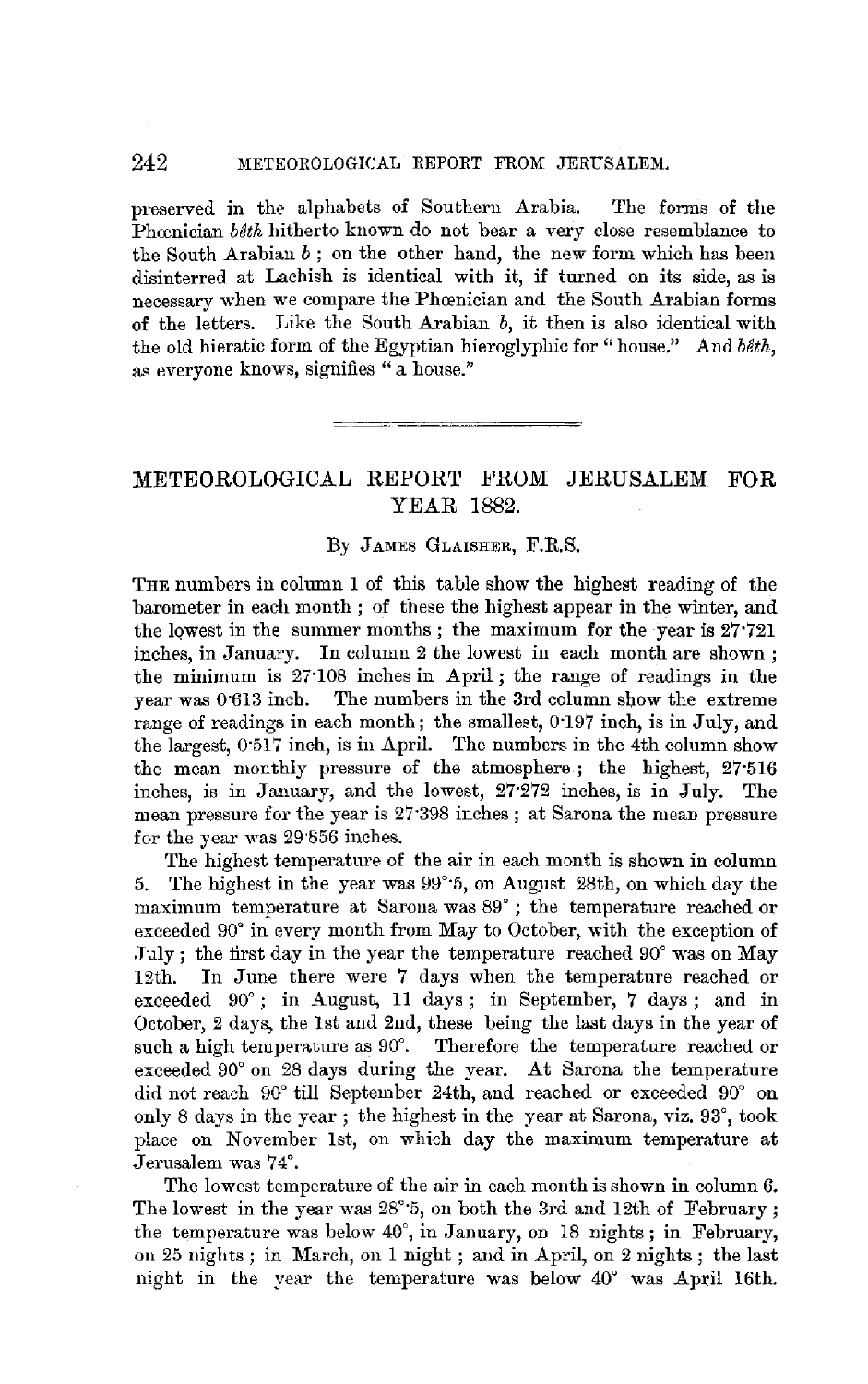Therefore the temperature was below 40° on 46 nights during the year. The yearly range of temperature was 71°. At Sarona the temperature was below 40° on 14 nights in the year; the lowest in the year was  $34^{\circ}$ , on January 30th. The yearly range at Sarona was 59°.

The range of temperature in each month is shown in column 7, and these numbers vary from 25° in January, to 50° in May. At Sarona the range of temperature in each month varied from 25° in August, to 47° in November.

The mean of all the highest by day, of the lowest by night, and of the average daily ranges of temperature, are shown in columns 8, 9 and 10 respectively. Of the high day temperature, the lowest, 49°, is in February, and the highest, 88°·2, **in** August. At Sarona, of the high day temperature, the lowest,  $55^{\circ}$ 7, is in February, and the highest,  $87^{\circ}$ -2, **in** September. Of the low night temperature, the coldest, 36°·1, is in February, and the warmest, 65'·3, is in August. At Sarona, of the low night temperature, the coldest, 43°·7, is in January, and the warmest, 68°·7, in August.

The average daily range of temperature, as shown in column 10, the smallest,  $11^\circ 4$ , is in December, and the largest,  $22^\circ 9$ , is in August. At Sarona, of the average daily range, the smallest,  $11^{\circ}$ .7, was in February, and the largest, 22°·7, in October.

In column 11, the mean temperature of each month, as found from observations of the maximum and minimum thermometers only are shown ; the month of the lowest temperature is February, 42'·5, and that of the highest is August,  $76°8$ . The mean for the year is  $62°$ . Sarona, of the mean temperature of each month, the lowest is February, 49'·8, and the highest, August, 78°·6. The mean for the year at Sarona is 65°·5.

The numbers in columns 12 and 13 are the monthly means of a dry and wet bulb thermometer, taken daily, at 9 a.m., and in column 14, the monthly temperature of the dew-point, or that of the temperature at which dew would have been deposited. The elastic force of vapour is shown in column 15, and in column 16 the water present in a cubic foot of air, in January, was as small as  $2\frac{1}{2}$  grains, and as large as 5 grains, in August. The numbers in column 18 show the degree of humidity, saturation being considered as 100, the smallest number in this column is in June, and the largest number in January. The weight of a cubic foot of air under its pressure, temperature, and humidity, at 9 a.m., is shown in column 19.

The most prevalent winds in January were S.W., W., and E., and the least prevalent wind was N. In February the most prevalent were S.W. and W., and the least prevalent was S.E. In March the most prevalent were W., N.W., and E., and the least were S. and S.W. In April the most prevalent were S.W., S., and S.E., and the least were N. and N.E. In May, June, and July, the most prevalent were N.W. and W., and the least were N.E. and S. In August and September the most prevalent was N.W., and the least were S.E. and S. In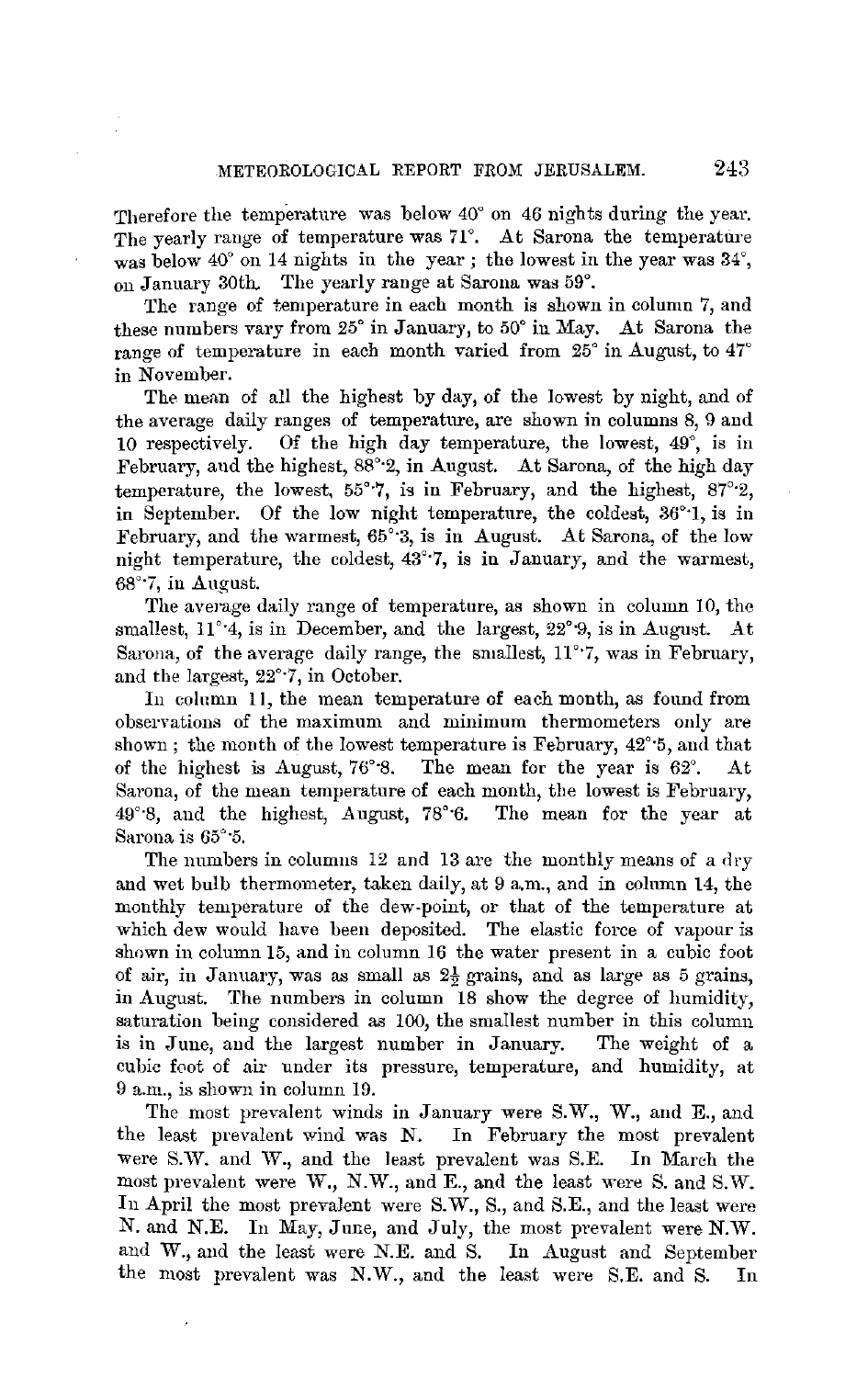## 244 METEOROLOGICAL REPORT FROM JERUSALEM.

October the most prevalent were N. W. and N., and the least was S.E. In November the most prevalent was N., and the least was S. ; and in December the most prevalent winds were W., E., and N., and the least prevalent winds were S.E., S.W., and N.W. The most prevalent wind for the year was N.W., which occurred on 84 times during the year: of which 13 were in both August and September, and 12 in July; and the least prevalent wind for the year was S., which occurred on only 19 times during the year, of which 5 were in April, 4 in December, and 3 in February. At Sarona, the most prevalent wind for the year was S.W., which occurred on 119 times during the year; and the least prevalent was N.E., which occurred on only 12 times during the year.

The numbers in column 28 show the mean amount of cloud in each month; the month with the smallest amount is June, and the largest<br>February. Of the cumulus, or fine weather cloud, there were 49 Of the cumulus, or fine weather cloud, there were 49 instances in the year; of these, 9 were in October, 7 in September, and  $6$  in both May and August, and none in December. Of the nimbus, or rain cloud, there were 32 instances, of which 10 were in February, 8 in April, 5 in both March and December, and only 1 from May to November. Of the cirrus there were 14 instances; of the stratus, 5 instances ; of the cumulus stratus, 54 instances, of which 10 were in both January and November, and 9 in December. Of' the cirro stratus there were  $19$  instances; of the cirro cumulus,  $24$  instances; and  $168$ instances of cloudless skies, of which 25 were in June, 24 in July, and 22 in September, and only 3 in February. At Sarona there were only 57 instances of cloudless skies, of which 11 were in October, and 8 in both January and June.

The largest fall of rain for the month in the year was in February, 12·59 inches, of which 2"60 inches fell on the 5th, 2·30 inches on the 10th, and 2·13 inches on the 4th. The next largest fall for the month was 4·99 inches, in December, of which 2·69 inches fell on the 27th, and the next in order was 3·65 inches in April, of which 1 ·18 inch fell on the 15th. No rain fell from the 24th of May till October 23rd, making a period of 151 consecutive days without rain. The total fall of rain for the year was 26·72 inches, which fell on 63 days during the year. At Sarona, the largest fall for the month in the year was 7·22 inches, in February, and the next in order were 4·37 inches, in January, and 4·17 inches, in April. No rain fell at Sarona from May 25th till October 20th, with the exception of one day, viz., August 10th, when 0.35 inch fell, therefore making two periods of 76 and 70 consecutive days without rain. At Sarona, the total fall for the year was 22·09 inches, which fell on 62 days during the year.